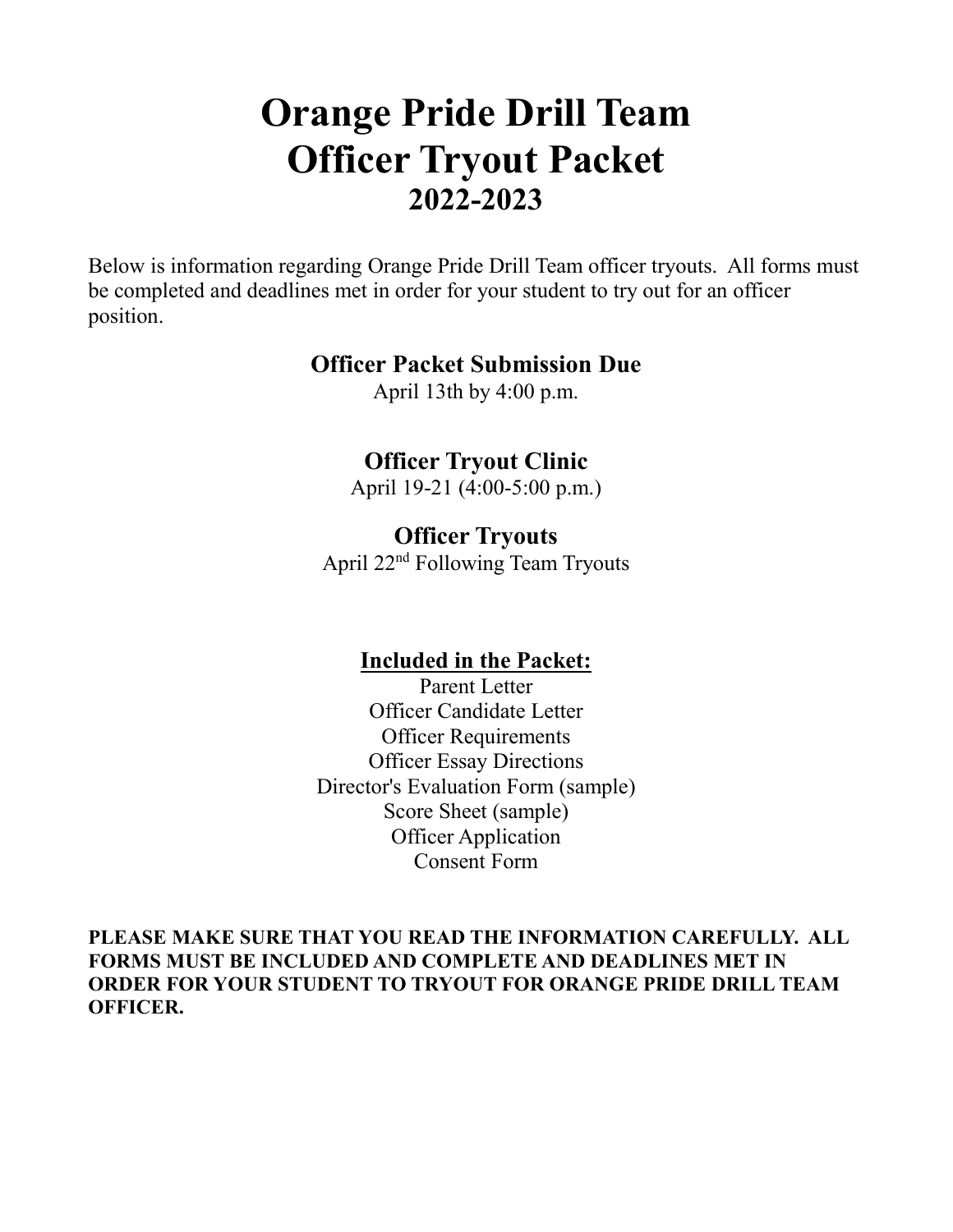Dear Officer Candidate Parents/Guardians,

It has been a great pleasure to work with your daughter this year. The girls were all called upon to excel many times this year and they exceeded my expectations. Now, it is time for yet another challenge. Much of the team's success next year will depend on the leadership and support of the officers and returning members of the team. Officers are selected on leadership and talent. Scores are based on the director's and judges' evaluations. As you know, there are only a few officer positions.

Prior to completing the officer packet, please take time to consider the commitment an Orange Pride Drill Team officer must make for her team. Additional time is required beyond team practice, the ability to work with and direct team members, work directly with officers and the director, maintain academics, be a campus role model, be able to handle stressful situations, and be willing to pay for any additional costs that reach beyond the scope of the team. Officer responsibilities should be taken seriously.

Take time to review the packet and complete all items that need to be submitted with the officer application. If you have any questions, please do not hesitate to contact me. I am looking forward to the tryout process and a successful 2022-2023 school year.

Good Luck and Best Wishes,

Randie Wilson

Randie Wilson, Director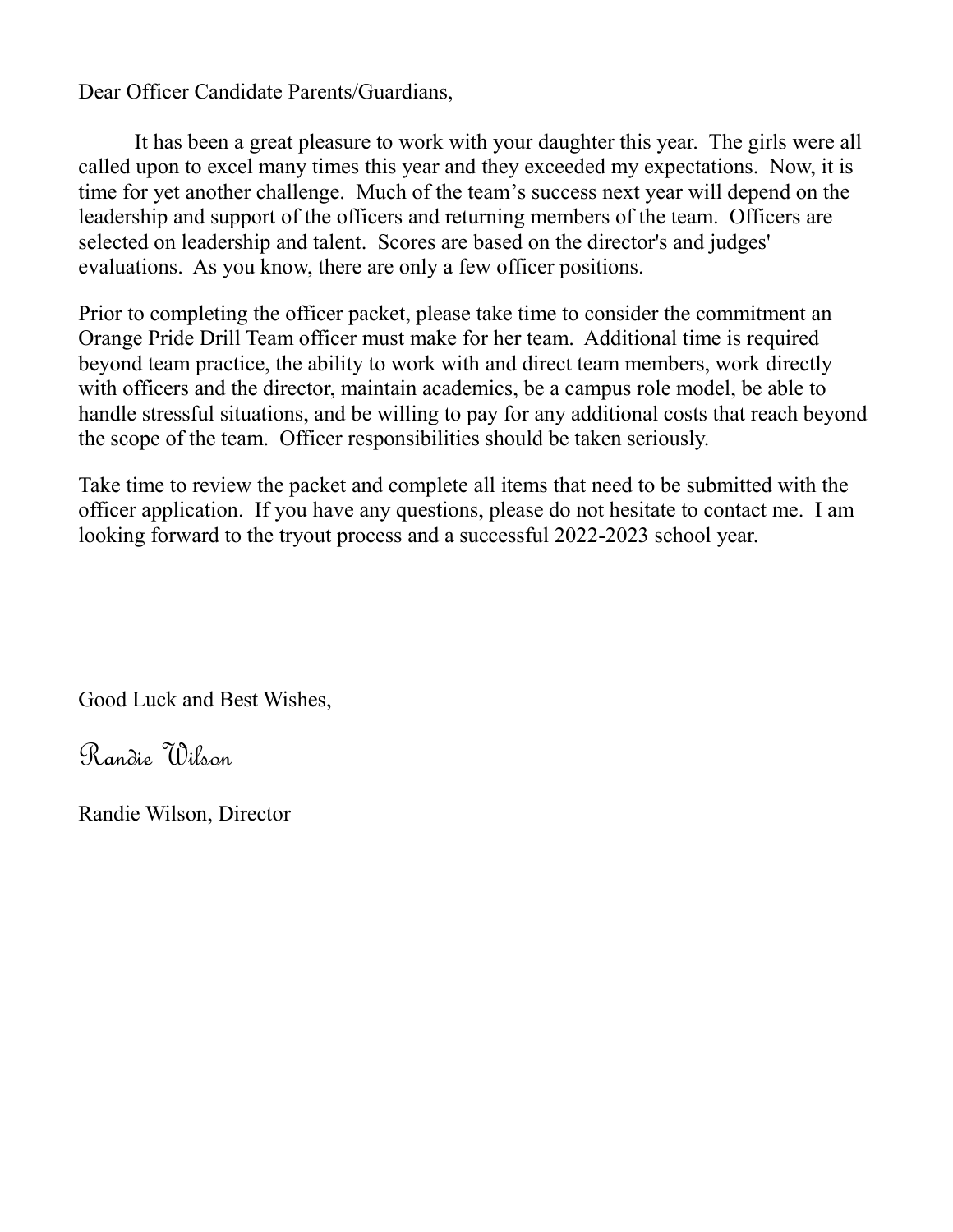Dear Orange Pride Drill Team Officer Candidate,

I am so pleased that you have chosen to try out for Orange Pride Drill Team officer. I hope you have put a great deal of thought and consideration into your decision. The most important thing is that you have a positive attitude and are willing to do whatever it takes to make the Orange Pride Drill Team a success. You will have to be extremely mature and be able to handle the stress and pressures that come with this position. I will demand excellence and cooperation from each of you. Most of all, I will be there to assist you and support you. I wish you all the best of luck and know that I am already very proud of you.

Below are a few points I need you to review while looking over the information outlined in this packet. You need to be fully aware of tryouts and what being an officer fully entails.

- 1. Not all of you will make officer, and if you do, you may not receive the position you want. If this happens, I expect you to handle the situation in a mature manner.
- 2. If you do not make officer, I expect to see you as a team member.
- 3. Being an officer requires continual commitment. Your dedication is required throughout the school year. Expectations for you exceed those of the team.
- 4. I expect appropriate behavior in which you exhibit leadership, character, and integrity. Leadership includes taking the initiative and taking control in situations that may be difficult, in which you must set your personal feelings aside.
- 5. Decisions are made based on the needs of the team. As officers, you will work with me as a united front.
- 6. You will have to fulfill the obligations listed on the requirement page.

#### 7. **WHAT TO WEAR FOR OFFICER TRYOUTS:**

Black Tank or Leotard Black Tights Black Jazz Pants Black Jazz Shoes Hair in high pony tail (no bangs or fly-aways) Team makeup

Once again, I'm happy that you're trying out for officer. Set your goals high and do your absolute best. Please feel free to ask me questions.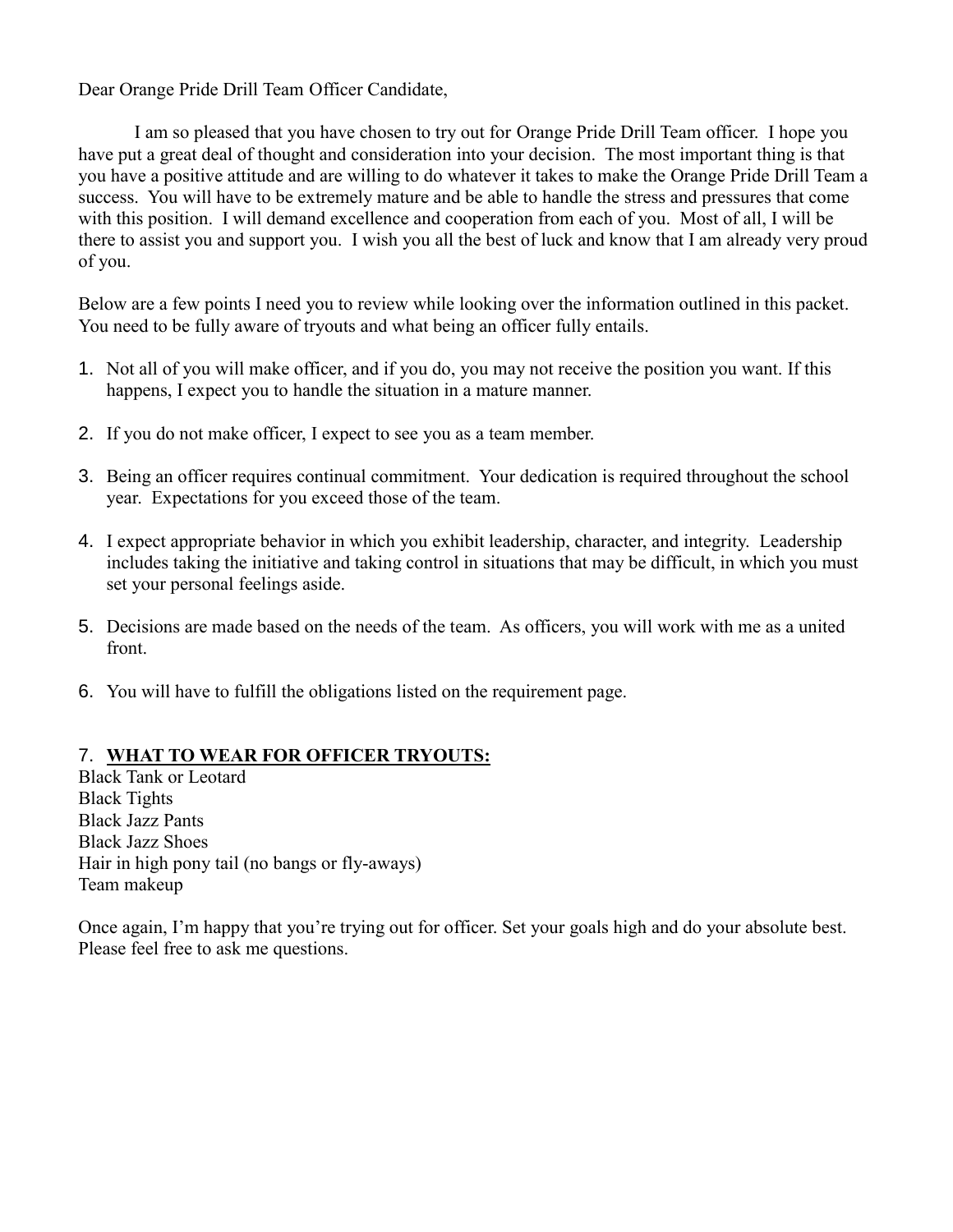## Officer Requirements

#### **Officer Tryouts**

#### **Eligibility**

- $\star$  Overall "B" average
- $\star$  No major discipline problems or warnings within the team or the school
- $\star$  One (1) year member of Orange Pride Drill Team
- $\star$  The candidate may not try out for cheerleader during the same year, prior to trying out for drill team officer.
- **An officer must be committed to the drill team. An officer may not be involved in other activities that causes them to miss once a week. An officer may miss 5 times throughout the year without a doctor's note.**

**Tryout Requirements/Selection Criteria for Officers: 30% Mandatory Officer Tryout Dance 20% Director's Evaluation 15% Line Dance - Routine for team membership 10% Interview by Judges 10% Officer Essay 10% Grades 5% School Record Evaluation**

Officers must score at least 80% of the possible points.

The following officer positions may be assigned: Captain, Co-Captains, Lieutenants, Sergeants

The officers are expected to perform their responsibilities at the highest level of leadership, citizenship and personal character. An officer should not expect to receive a warning or second chance for an infraction of any drill team rule. The officer may be relieved of her position.

The officer tryout results will be released after tryouts with the officers being installed at Awards Ceremony.

#### **Nondiscrimination Statement**

The Conroe Independent School District does not discriminate on the basis of race, religion, color, national origin, gender, or disability in providing education services, activities, and programs, including vocational programs, in accordance with Title VI of the Civil Rights Act of 1964, as amended; Title IX of the Educational Amendments of 1972; and Section 504 of the Rehabilitation Act of 1973, as amended.

#### **Declaración de no discriminación**

El Distrito Escolar Independiente de Conroe no discrimina por motivos de raza, color, lugar de procedencia, sexo, religión, edad o discapacidad en cuanto al ofrecimiento de servicios educativos, actividades y programas, incluyendo programas vocacionales, de conformidad con el Título VI del Acta de Derechos Civiles de 1964, según enmiendas; Título IX de las Enmiendas Educativas de 1972; y la Sección 504 del Acta de Rehabilitación de 1973, según enmiendas.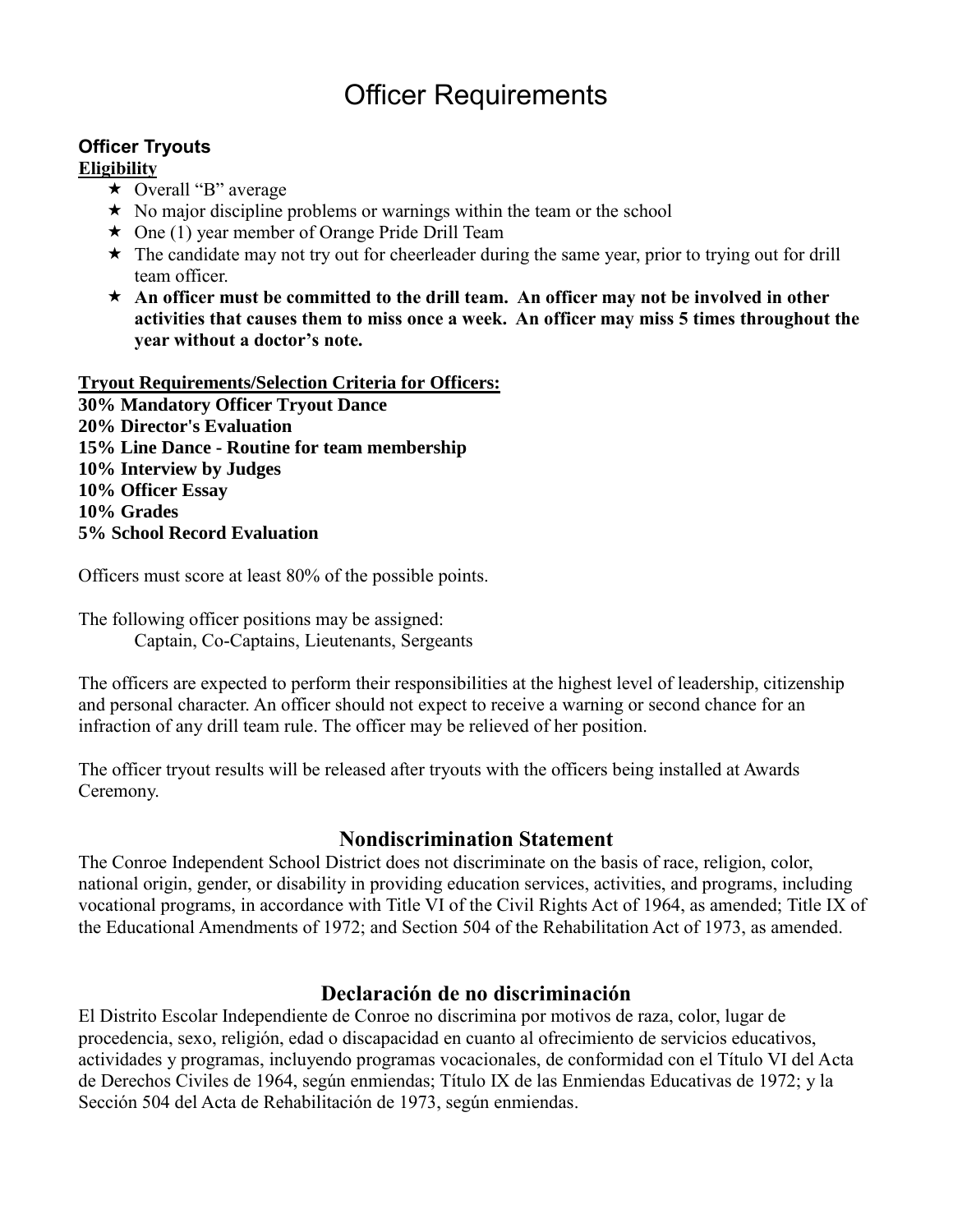#### **Officer Candidate Essay** Follow Directions Carefully

ESSAYS: (short and to the point) Please type the question and answer on a separate sheet of paper. Please use 12 pt. (easy to read) font and double space.

- 1. Why do you want to be an officer?
- 2. What position are you striving for and why? Who, besides yourself, do you see in an officer role?
- 3. Why would Mrs. Wilson want you as an officer? How would you describe your relationship with your Director?
- 4. What is more important for an officer to have leadership or dance ability? Why? Which is your stronger asset?
- 5. What contributions do you feel that you could make to the team, if you were selected as an officer? What contributions have you made to the team this year?
- 6. How important is attendance and punctuality for the team? Please consider the following in your answer: practices, performances, and the school day. How would you describe your own attendance and punctuality?
- 7. What were the biggest problems on the team this past year? Did you contribute to them? How did you help solve them? What are your suggestions for handling the problem/situation in the future?
- 8. How would you gain respect from your team if you were an officer? How would you handle a friend on the team not listening to you, if you were an officer?
- 9. What did the officer line do this year that you did not like? If you are selected as an officer, how would you have handled the situation?
- 10. What made you start dancing? How old were you?
- 11. What would you like to accomplish as an officer? What are some ideas you have for next year?
- 12. What are the advantages of having strong discipline on a team?
- 13. What can the Orange Pride Drill Team do as a team and as individuals to show pride and respect as young ladies?
- 14. What will your role be on the team if you are not chosen as an officer?
- 15. What are 3 songs we could use for warm-up? Include title and artist. 2 fast songs and 1 slow.

Check lyrics for appropriateness.

16. What was your best experience this year as an OPDT member?

Essays will be scored on:

- Quality of answers
- All questions answered
- Correct grammar and spelling

#### **Organization and honesty are important officer qualities. Essays are due no later than 4:00 pm, April 13th.**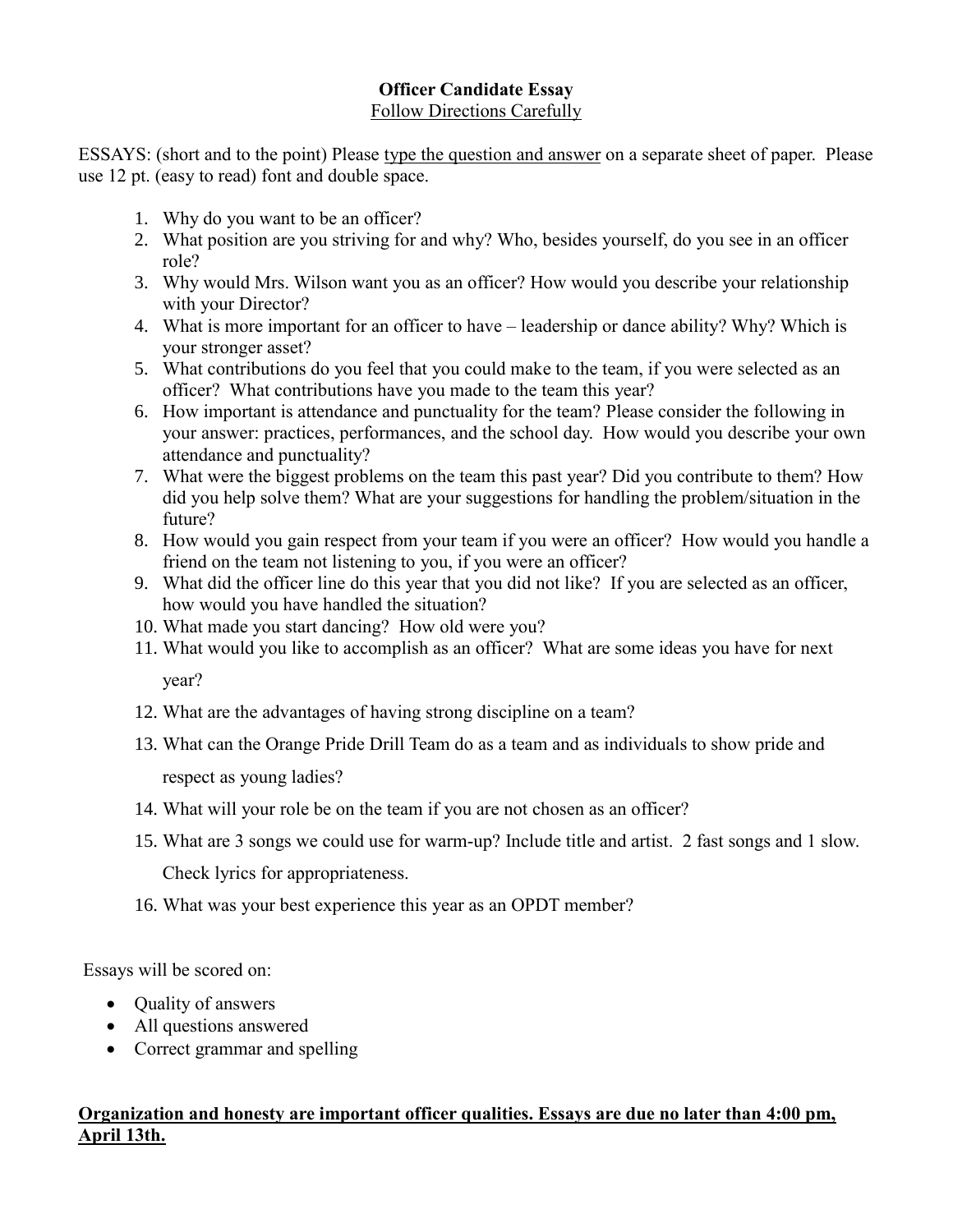| Name                                 |             |                |                           |                         |   |                 |                |         |                  |    |
|--------------------------------------|-------------|----------------|---------------------------|-------------------------|---|-----------------|----------------|---------|------------------|----|
| Attendance                           | $\mathbf 1$ | $\overline{2}$ | 3                         | $\overline{4}$          | 5 | $6\phantom{1}$  | $\overline{7}$ | 8       | $\boldsymbol{9}$ | 10 |
| Attentiveness                        | $\mathbf 1$ | $\overline{2}$ | 3                         | $\overline{\mathbf{4}}$ | 5 | $6\phantom{1}6$ | $\overline{7}$ | 8       | $\boldsymbol{9}$ | 10 |
| Attitude/<br>Cooperation             | $\mathbf 1$ | $\overline{2}$ | 3                         | $\overline{\mathbf{4}}$ | 5 | $6\phantom{1}6$ | $\overline{7}$ | $\bf 8$ | 9                | 10 |
| Consistency/<br>Participation        | $\mathbf 1$ | $\overline{2}$ | 3                         | $\overline{\mathbf{4}}$ | 5 | $6\phantom{1}6$ | $\overline{7}$ | 8       | $\boldsymbol{9}$ | 10 |
| <b>Example Set</b>                   | 1           | $\overline{2}$ | 3                         | $\overline{\mathbf{4}}$ | 5 | $6\phantom{1}6$ | $\overline{7}$ | 8       | $\boldsymbol{9}$ | 10 |
| Eligibility                          | $\mathbf 1$ | $\overline{2}$ | 3                         | $\overline{\mathbf{4}}$ | 5 | $6\phantom{1}6$ | $\overline{7}$ | 8       | 9                | 10 |
| Loyalty                              | $\mathbf 1$ | $\overline{2}$ | 3                         | $\overline{\mathbf{4}}$ | 5 | $6\phantom{1}6$ | $\overline{7}$ | 8       | $\boldsymbol{9}$ | 10 |
| Peer Respect                         | $\mathbf 1$ | $\overline{2}$ | 3                         | $\overline{\mathbf{4}}$ | 5 | $6\phantom{1}6$ | $\overline{7}$ | 8       | $\boldsymbol{9}$ | 10 |
| Relationship with<br><b>Director</b> | $\mathbf 1$ | $\overline{2}$ | 3                         | $\overline{4}$          | 5 | $6\phantom{1}6$ | $\overline{7}$ | 8       | 9                | 10 |
| <b>Skill Level</b>                   | $\mathbf 1$ | $\overline{2}$ | $\ensuremath{\mathsf{3}}$ | $\overline{4}$          | 5 | $\,6$           | $\overline{7}$ | $\bf 8$ | 9                | 10 |

### **Director's Evaluation** (Based on the past year's cooperation and participation.)

**TOTAL SCORE** \_\_\_\_\_\_\_\_\_\_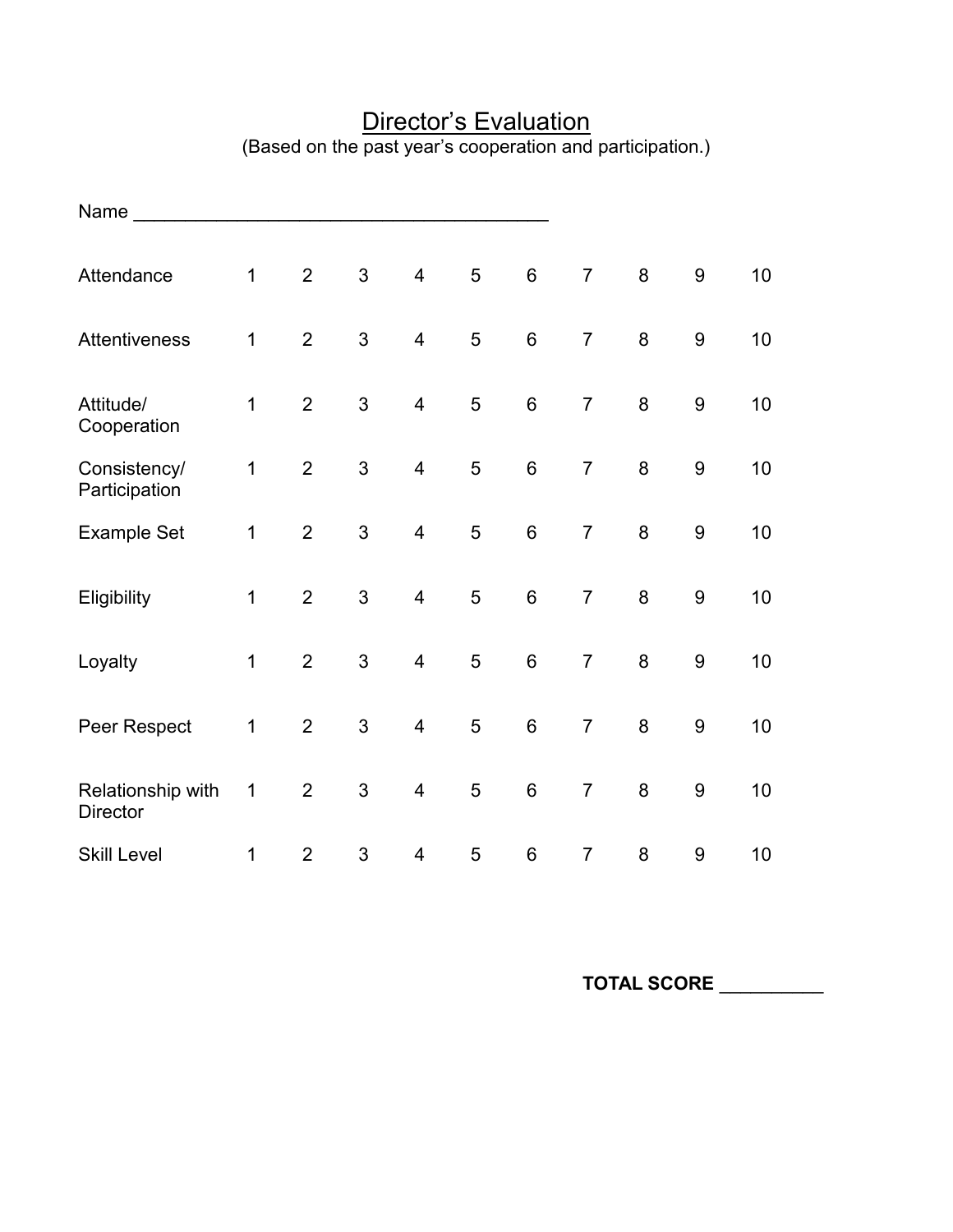## **Officer Routine Scoresheet**

| Circle skills that need continued work. |              |                                            |       |          | Candidate Number_    |
|-----------------------------------------|--------------|--------------------------------------------|-------|----------|----------------------|
|                                         |              |                                            |       |          |                      |
| <b>Appearance (10 points)</b>           |              |                                            |       |          |                      |
|                                         | Grooming     | Poise / Composure                          |       |          | /10                  |
|                                         |              |                                            |       |          |                      |
| <b>Memory (10 points)</b>               |              |                                            |       |          | /10                  |
| Showmanship (20 points)                 |              |                                            |       |          |                      |
|                                         | Emotion      | Projection                                 | Style | Energy   | /20                  |
| Technique (20 points)                   |              |                                            |       |          |                      |
|                                         |              | Completion of movement Posture / Alignment |       |          |                      |
|                                         | Pointed Toes | Timing                                     |       |          | /20                  |
| Kicks (10 points)                       |              |                                            |       |          |                      |
|                                         | Height       | Form                                       |       |          | /10                  |
| Leaps (10 points)                       |              |                                            |       |          |                      |
|                                         | Height       | Form                                       |       |          | /10                  |
| Turns (10 points)                       |              |                                            |       |          |                      |
|                                         |              | Passe Pointed Toe Releve                   | Arms  | Spotting | $\frac{\ }{\ }$ / 10 |
| Splits (10 points)                      |              |                                            |       |          |                      |
|                                         |              |                                            |       |          | /10                  |
|                                         |              |                                            |       |          |                      |
|                                         |              |                                            |       |          |                      |